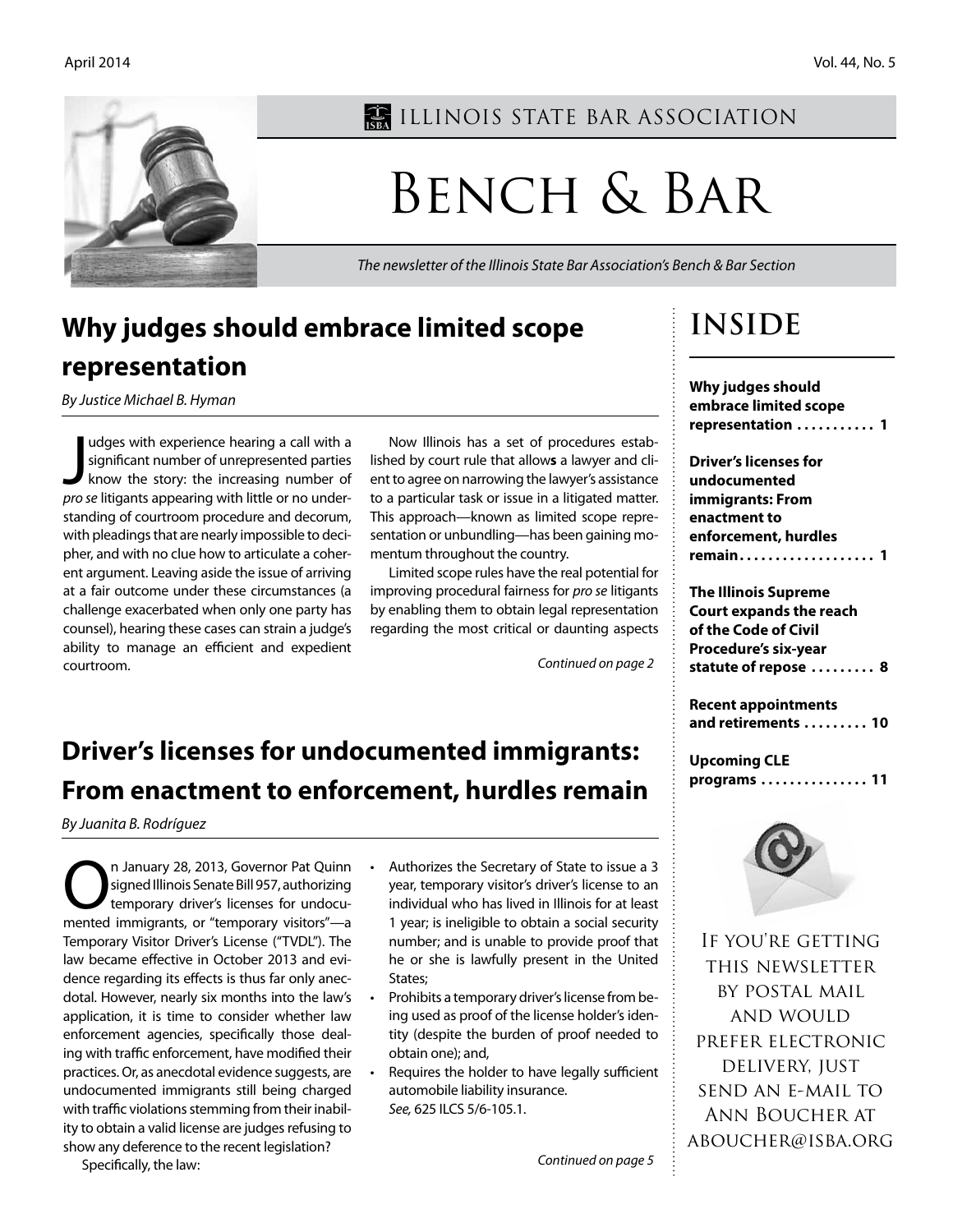### **Why judges should embrace limited scope representation**

#### *Continued from page 1*

of their cases. Conversely, the surest way for judges to discourage lawyers from assisting litigants in this manner is to ignore the principles underlying limited scope and foster suspicion that a lawyer will be held in a case despite a carefully constructed agreement with the litigant.

Judges owe it to themselves—and the litigants and counsel appearing before them—to fully understand and follow the rules which the Supreme Court established principally as a response to the growing needs of self-represented parties.

### **What is Limited Scope Representation?**

Some background—unbundling is not new.

For years, transactional lawyers, among others, have provided services limited to discrete tasks. But, for some lawyers, its propriety was an unsettled issue until the Supreme Court amended Rule 1.2(c) of the Rules of Professional Conduct explicitly permitting lawyers to "limit the scope of representation if the limitation is reasonable under the circumstances and the client gives informed consent."

A system based solely on the paradigm of full representation means either a litigant has the resources or luck to obtain beginning-toend assistance from a lawyer, or is left alone to languish in the inexorable demands of the legal system. Unbundling offers flexibility that benefits the great majority of the public.

For instance, a litigant unable to front a \$5,000 retainer required for traditional representation can pay, say, \$750, for a lawyer to argue just a complex motion. The litigant gets the benefit of legal assistance, the lawyer gets some paid work, and the judge hears a presentation that serves the ends of justice.

Not until after scrutiny by the bench and bar and Supreme Court Committees did the Supreme Court, in 2013, amend Supreme Court Rules 11, 13 and 137 and Rules of Professional Conduct 1.2(c), 4.2 and 5.5 to guide limited scope practice in civil courtrooms. The major changes were (i) a lawyer can agree to appear for a client once or multiple times, including a trial, a hearing on a motion, or just a status call, with the assurance that he or she can withdraw from the matter

without leave of court when the lawyer completes the agreed representation. (Rule 13(c) (6) and (c)  $(7)$ ); and (ii) that a lawyer may assist a litigant in document preparation without filing an appearance or placing his or her name on the document (Rule 137(e)).

For an unrepresented litigant with limited financial resources to pay for legal help or for an overstretched legal aid agency, the ability of a lawyer to limit involvement to one or two aspects of a case, whether critical or common, means the availability of representation that otherwise would have not been there.

Resistance to limited scope representation seems to be rooted in long-standing practices of the bench and bar. Generations of lawyers have been trained to believe that their ethical duty to clients requires an allinclusive approach, pursuing everything that can possibly be done (and never mind the expense). Traditionally, procedural rules have enforced a categorical approach to attorney involvement: either a lawyer is "in" for all aspects or none at all. By design, Rules 13(c) (6-7) and 137(e) blur these categories. In unbundling, a written agreement with an informed client demarcates the lawyer's involvement before vanishing from the matter when he or she completes the defined task(s). And, a lawyer can make multiple limited scope appearances in the same matter. Or, under Rule 137(e), a lawyer can provide material assistance to a litigant through document preparation or review without ever setting foot in the courtroom or revealing his

# *FREE to ISBA members*

## Your research isn't complete until you've searched ISBA section newsletters

Fourteen years' worth of articles, fully indexed and full-text searchable…and counting.



**The ISBA's online newsletter index organizes all issues published since 1999 by subject, title and author.** 

More than a decade's worth of lawyer-written articles analyzing important Illinois caselaw and statutory developments as they happen.

**WWW.ISBA.ORG/PUBLICATIONS/SECTIONNEWSLETTERS**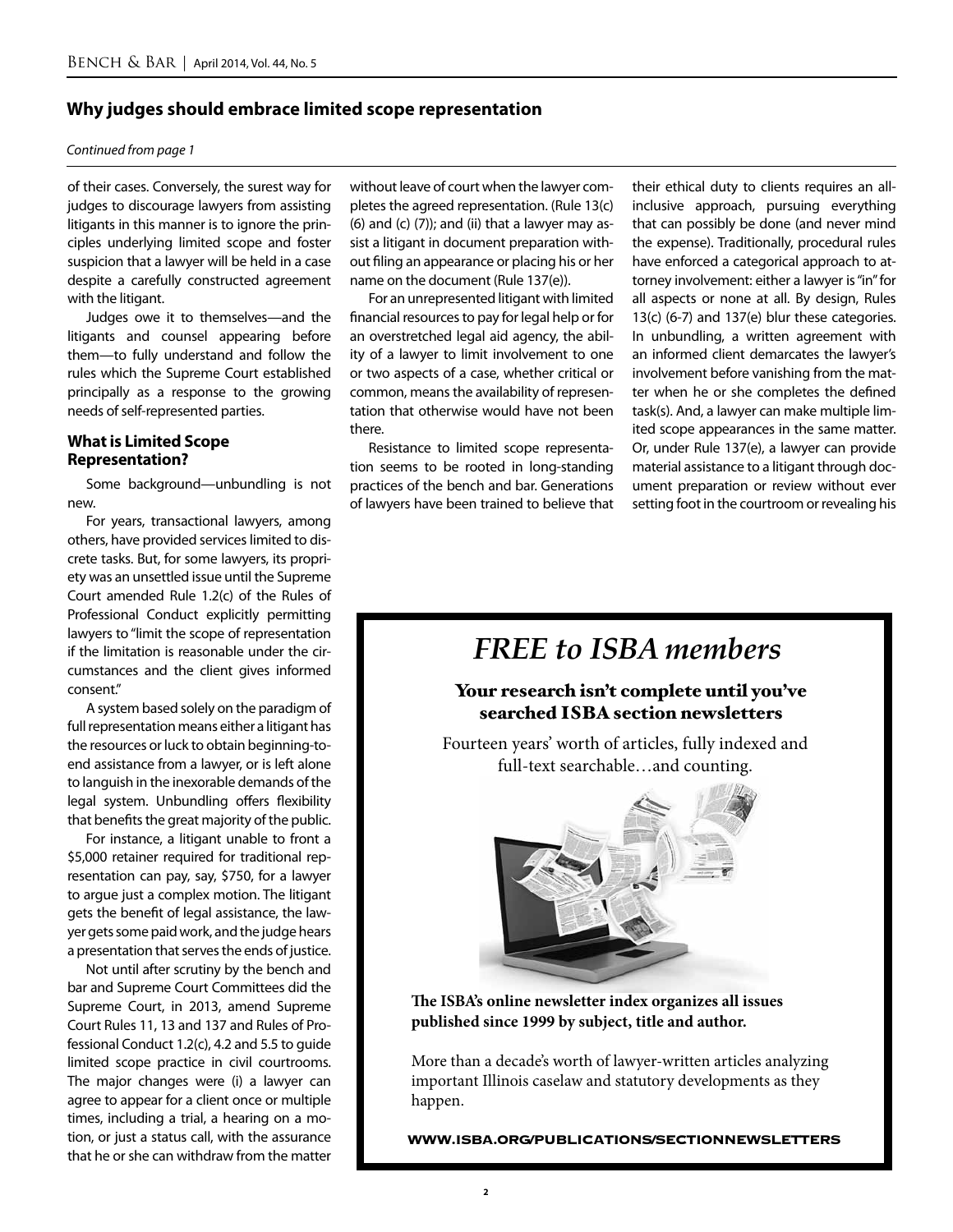or her identity.

Because these new practices blur traditional lines, it is easy to imagine a parade of horribles: confused clients abandoned in front of the bench, complex issues left dangling, less than scrupulous lawyers exploiting new procedures for dubious ends. The temptation, then, may be for a judge to hold the new rules and procedures at arm's length. For instance, y letting a lawyer make a limited appearance, but then bringing pressure on the lawyer to attend the next hearing because the litigant (and the court) could really use the help. Or, by insisting the lawyer who authored a set of pleadings accompany a litigant to court because the litigant won't be able to explain them well.

We judges must take a deep breath, and recognize that, by design, the rules contain several provisions that should quell concerns. Rule 13, for example, requires a lawyer making a limited scope appearance to (i) fully explain limited representation and prepare a written agreement specifying its scope, (ii) file a notice of limited scope appearance, also specifying its scope, and (iii) formally withdraw with due notice to the client and opportunity for the client to formally object and for the court to hold a hearing. The comments to Rule 13 give judges latitude in addressing the rare situations involving an abuse of procedure.

Moreover, these rules are not a slapdash experiment. They came about following a lengthy process that included recommendations prepared by the board of the Lawyers Trust Fund of Illinois, study and public hearings convened by a joint task force (comprised of representatives from the Illinois Judges Association, the Chicago Bar Association, and the Illinois Bar Association), review by the Illinois Supreme Court Committee on Professional Responsibility, and vetting through public comment to the Supreme Court Rules Committee.

### **The Importance of Liberal Withdrawal of Appearances**

Finally, judges owe it to themselves to consider the consequential objectives that limited scope rules were meant to address and how they operate in the interests of justice in terms of both the litigant standing before the bench, and the judge's own management of his or her courtroom. This issue is squarely addressed in the amended comments to Rule 13:

A court's refusal to permit withdrawal of a completed limited scope representation, or even its encouragement of the attorney to extend the representation, would disserve the interests of justice by discouraging attorneys from undertaking limited scope representations out of concern that agreements with clients for such representations would not be enforced.

Without a doubt, the ability to automatically withdraw from a limited scope appearance is *the* question of singular importance to lawyers who might offer limited scope services. Judges who want to see the litigants in their courtrooms benefit from limited assistance need to understand and respect the boundaries established by the rules and limited scope representation agreements.

This is not to suggest that limited scope representation is a panacea. The mismatch between the legal needs of vulnerable or limited means individuals and the resources available to meet their needs are so varied that no single strategy will solve the problem. To start, we desperately need additional legal aid and pro bono lawyers providing full representation to the indigent, unsophisticated, and abandoned. Simultaneously, the justice system needs to become less intimidating and more approachable and responsive to litigants who, for whatever reason, appear in court without a lawyer. And, the limit ("where reasonable under the circumstances") established under RPC 1.2(c) recognizes that some matters may not be appropriate for limited representation.

Nonetheless, limited scope representation provides a potent new tool for helping otherwise unrepresented litigants pursue their cases more effectively. While, like anything new, hiccups may arise, the success of unbundling depends on the bench recognizing that these rules extend the essential role of lawyers as advocates to individuals who cannot afford traditional legal representation. ■

\_\_\_\_\_\_\_\_\_\_

## **Bench & Bar**

*Published at least four times per year. Annual subscription rate for ISBA members: \$25.*

*To subscribe, visit www.isba.org or call 217-525-1760*

> **OFFICE** Illinois Bar Center 424 S. Second Street Springfield, IL 62701 Phones: 217-525-1760 OR 800-252-8908 www.isba.org

**EDITOR** Hon. Alfred M. Swanson, Jr.

> Co-Editor Michele M. Jochner

Associate Editors Barbara O. Slanker Hon. E. Kenneth Wright Jr.

Managing Editor/ **PRODUCTION** Katie Underwood kunderwood@isba.org

Bench & Bar Section Council Barry H. Greenburg, Chair Hon. Diane M. Lagoski, Vice Chair Hon. Jeanne M. Reynolds, , Secretary Hon. Ann B. Jorgensen, Ex-Officio Chelsea Ashbrook **McCarthy** Brad L. Badgley Hon. Patrice Ball-Reed Hon. William J. Becker Benedict L. Beyers, II Deane B. Brown Joseph M. Cataldo Kimberly A. Davis Hon. Richard P. Goldenhersh Hon. Michael B. Hyman David W. Inlander Hon. Michael S. Jordan Hon. Lloyd A. Karmeier Hon. Michael P. Kiley Julia M. Matoesian Hon. Brian R. McKillip Peter E. Naylor Daniel E. O'Brien Thomas M. O'Shaughnessy Hon. Stephen R. Pacey Victor J. Pioli Jayne R. Reardon Hon. Jesse G. Reyes Juanita B. Rodriguez Hon. Andrea M. Schleifer Edward J. Schoenbaum Barbara O. Slanker Hon. Alfred M. Swanson, Jr. Willis R. Tribler Joseph R. Tybor Hon. Debra B. Walker Hon. E. Kenneth Wright

> David N. Anderson, Staff Liaison Hon. Celia G. Gamrath, Board Co-Liaison Hon. Michael J. Chmiel, CLE Coordinator Hon. Julie K. Katz, CLE Liaison

Disclaimer: This newsletter is for subscribers' personal use only; redistribution is prohibited. Copyright Illinois State Bar Association. Statements or expressions of opinion appearing herein are those of the authors and not necessarily those of the Association or Editors, and likewise the publication of any advertisement is not to be construed as an endorsement of the product or service offered unless it is specifically stated in the ad that there is such approval or endorsement.

Articles are prepared as an educational service to members of ISBA. They should not be relied upon as a substitute for individual legal research.

The articles in this newsletter are not intended to be used and may not be relied on for penalty avoidance. Postmaster: Please send address changes to the Illinois

State Bar Association, 424 S. 2nd St., Springfield, IL 62701-1779.

Justice Michael B. Hyman, who sits on the First Appellate District Court, is a member of the Bench and Bar Section Council and from 2010-11, served on the Joint Task Force on Limited Scope Representation which forwarded its recommendations to the Illinois Supreme Court. The recommendations became the basis for the rule changes. Justice Hyman thanks Lawyers Trust Fund General Counsel, David Holterman, for his input in the preparation of this article.